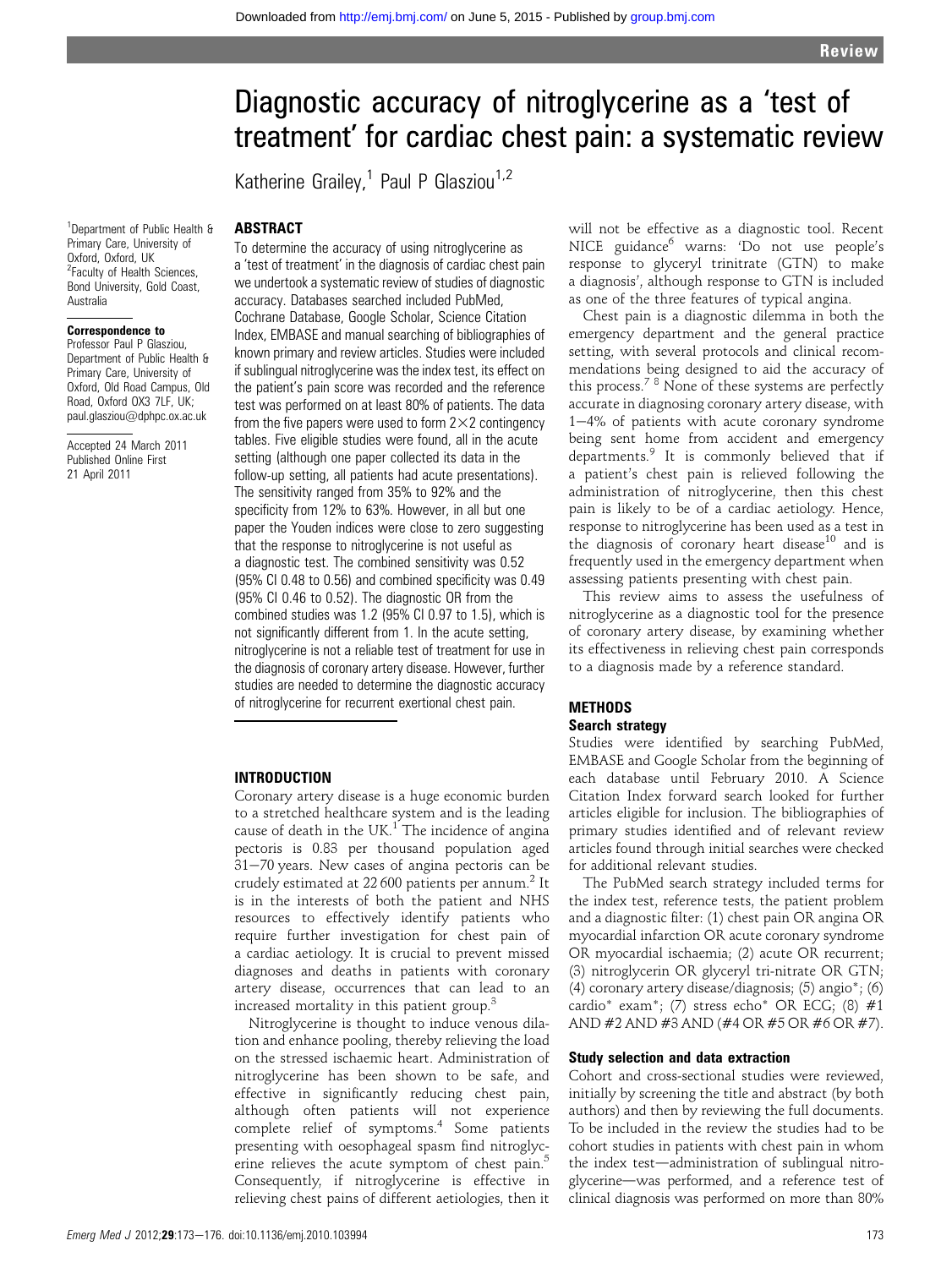| -<br>-<br>-<br>Criterion                        | Diercks et al <sup>11</sup>                                                                               | Steele et al <sup>12</sup>                                                                | university of the control of the control of the control of the control of the control of the control of the control of the control of the control of the control of the control of the control of the control of the control o<br>Henrikson et al <sup>13</sup> | Shry et al <sup>14</sup>                                                                                                                                                    | Wu et al <sup>18</sup>                                                                                                            |
|-------------------------------------------------|-----------------------------------------------------------------------------------------------------------|-------------------------------------------------------------------------------------------|-----------------------------------------------------------------------------------------------------------------------------------------------------------------------------------------------------------------------------------------------------------------|-----------------------------------------------------------------------------------------------------------------------------------------------------------------------------|-----------------------------------------------------------------------------------------------------------------------------------|
| Population                                      |                                                                                                           |                                                                                           |                                                                                                                                                                                                                                                                 |                                                                                                                                                                             |                                                                                                                                   |
| Number of patients                              | 664 (52% male)                                                                                            | 270                                                                                       | 459                                                                                                                                                                                                                                                             | 223 (47% female)                                                                                                                                                            | 405 (66% male)                                                                                                                    |
| Mean age                                        | $54 \pm 12$ years                                                                                         | Not stated                                                                                | Not stated                                                                                                                                                                                                                                                      | $60 + 14$ years                                                                                                                                                             | 61 years                                                                                                                          |
| Presenting complaint                            | Active chest pain during medical<br>evaluation                                                            | diagnosis<br>admitted<br>Active chest pain,<br>with an uncertain                          | evaluation; admitted with a diagnosis of<br>Documented chest pain during medical<br>rule out MI' or 'chest pain'                                                                                                                                                | Presented with ongoing chest pain                                                                                                                                           | no history of MI, coronary angiography/<br>Presented with chest pain $>1$ month;<br>angioplasty or CABG.                          |
| Setting                                         | Emergency department in a urban<br>tertiary care centre                                                   | care centre<br>Emergency department of an<br>academic tertiary                            | Emergency department of an urban<br>community teaching hospital                                                                                                                                                                                                 | Emergency department of an academic<br>teaching hospital                                                                                                                    | Outpatients department of an academic<br>tertiary care centre                                                                     |
| Intervention                                    |                                                                                                           |                                                                                           |                                                                                                                                                                                                                                                                 |                                                                                                                                                                             |                                                                                                                                   |
| (nitroglycerine)<br>Index test                  | Sublingual nitroglycerine<br>Dose not stated                                                              | Sublingual nitroglycerine 400 µg<br>up to three<br>given every 5 min<br>doses             | 0.4 µg sublingual nitroglycerine or 0.4 µg<br>spray nitroglycerine                                                                                                                                                                                              | Nitroglycerine administered within 10 min<br>Dose and type not controlled<br>of presentation                                                                                | Index test forms part of a wider chest<br>Dose and type not stated in paper.<br>Sublingual nitroglycerine.<br>pain questionnaire. |
| Evaluation of pain                              | 11-point numeric scale within<br>10 min of nitroglycerine                                                 | frame between nitroglycerine<br>10-point numeric scale; time<br>and record not stated     | Patient self-reported pain within 5 min of<br>first dose of nitroglycerine<br>Scale not stated                                                                                                                                                                  | Patients reported pain on a numeric scale<br>of 1–10, before and within 10 min of<br>nitroglycerine                                                                         | Patients reported relief by nitroglycerine<br>as part of a chest pain questionnaire.                                              |
| Categorisation of<br>response<br><b>Outcome</b> | significant/complete reduction<br>No, minimal, moderate or                                                | Positive if reduction $\geq$ 3 points<br>or/complete resolution                           | Positive if ≥50% in chest pain                                                                                                                                                                                                                                  | Positive if reduction in pain $\geq$ 2 units,<br>no reduction in pain                                                                                                       | Relief-yes or no                                                                                                                  |
| Presence of cardiac<br>chest pain               | Unstable angina MI<br>₹                                                                                   | MI, ACS, cardiac catheterisation<br>showing >70% stenosis or<br>positive provocation test | MI, ACS, CAD on angiogram with >70%<br>stenosis, positive exercise tolerance test<br>(diagnosis by attending physician)                                                                                                                                         | coronary artery or $>$ 70% in other coronary<br>MI, ACS, abnormal stress test, CAD on<br>arteries, (diagnosis by staff cardiologist<br>angiogram >50% stenosis in left main | Stenosis $>50\%$ of the luminal diameter<br>CAD on angiogram (by cardiologist)<br>$in > 1$ major branch.                          |
| Prevalence of cardiac<br>chest pain             | 122 (18%)                                                                                                 | 83 (31%)                                                                                  | 141 (34%)                                                                                                                                                                                                                                                       | 74 (33%)                                                                                                                                                                    | 244 (60%)                                                                                                                         |
| Reference standard<br>for AMI                   | marker troponin I above diagnostic<br>Elevation of the cardiac injury<br>threshold $(>2.0 \text{ ng/ml})$ | Troponin level                                                                            | Not distinguished from active CAD                                                                                                                                                                                                                               | Raised cardiac enzymes                                                                                                                                                      | Not distinguished from cardiac chest<br>pain                                                                                      |
| AMI of CHD (%)                                  | 68/122 (56%)                                                                                              | 35/83 (42%)                                                                               | 91/141 (65%)                                                                                                                                                                                                                                                    | 32/74 (43%)                                                                                                                                                                 | $0/244$ $(0\%)$                                                                                                                   |
|                                                 |                                                                                                           |                                                                                           | ACS, acute coronary syndrome; AMI, acute myocardial infarction; CABG, coronary artery bypass graft; CAD, coronary artery disease; CHD, coronary heart disease; MI, myocardial infarction.                                                                       |                                                                                                                                                                             |                                                                                                                                   |

Characteristics of participants, interventions and diagnostic outcome of patients receiving pitroglycering for chest pain Table 1 Characteristics of participants, interventions and diagnostic outcome of patients receiving nitroglycerine for chest pain

Downloaded from<http://emj.bmj.com/>on June 5, 2015 - Published by [group.bmj.com](http://group.bmj.com)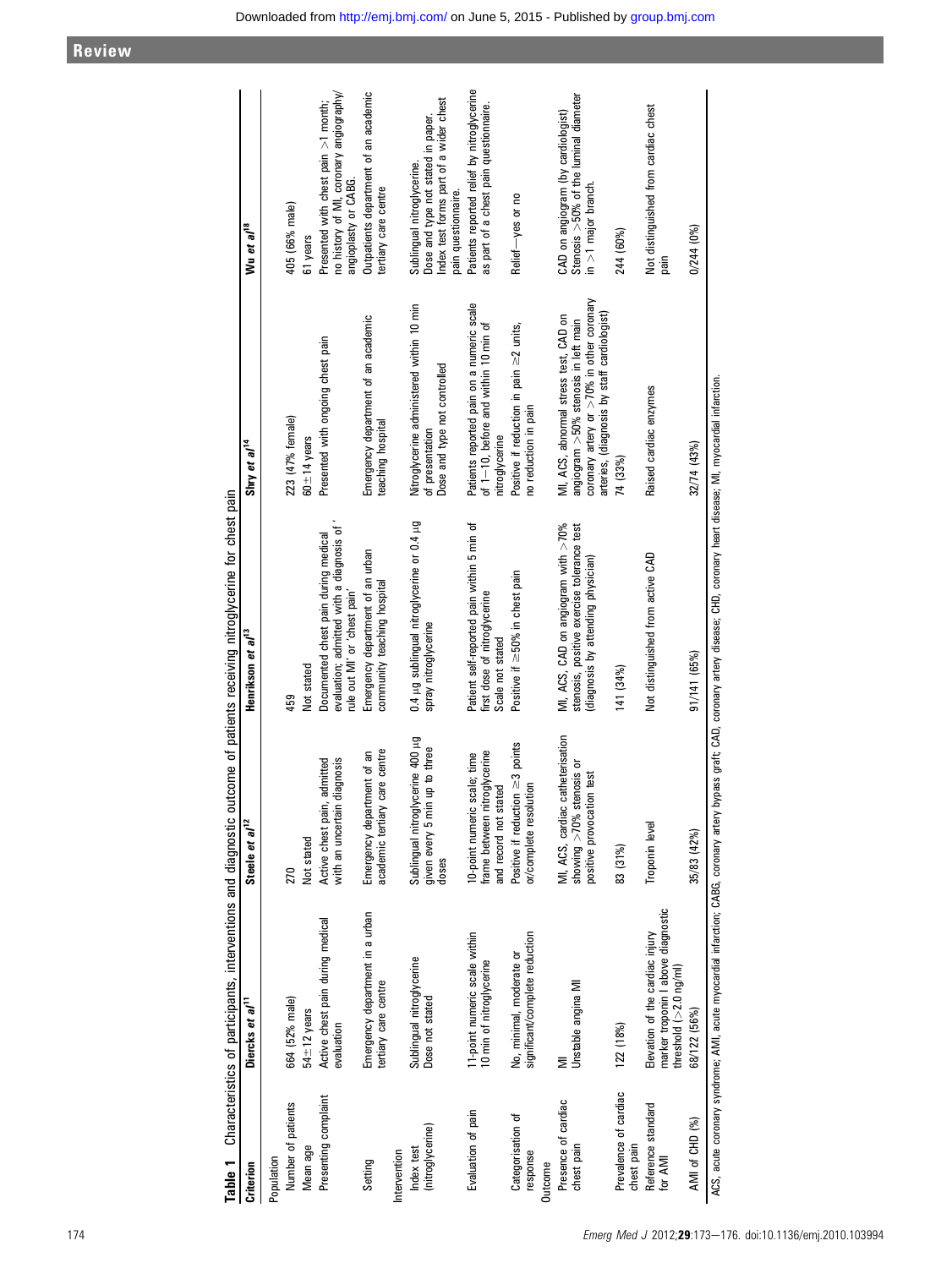of patients within the study. The sensitivity and specificity of the index test needed to be reported or calculable from the data provided.

The patient cohort within each paper was reviewed, with a view to dividing these patients into two groups—those with acute chest pain and those with recurrent chest pain; the diagnostic accuracy of nitroglycerine as a test of treatment was assessed separately for each group.

Data from the papers were extracted by both authors on study characteristics, study quality and the accuracy of results obtained. Study characteristics consisted of the patients presenting complaint, administration of nitroglycerine, method of recording pain response, presence of other confounding pain relief medications and method of conducting the reference test.

The outcome measure of interest is the accuracy of nitroglycerine as a diagnostic test of treatment for cardiac chest pain, as reflected by its sensitivity and specificity.

For all studies, a  $2\times 2$  table was constructed and then used to calculate sensitivity and specificity, and plotted on a receiver operating characteristic curve. The quality of the papers was assessed for the method of recruitment to the study (whether it was consecutive or random), whether the index test and reference test were objective and standard across all patients, whether assessors were blinded to the outcomes and whether there was at least 80% verification with the reference test.

Statistical calculations and analysis were done using Excel and the diagnostic test procedures were performed using MetaAnalyst (http://tuftscaes.org/meta\_analyst/).

# RESULTS

The literature search identified 183 potential studies from which<br>five eligible primary papers<sup>11–14 15</sup> were found: three were prospective observational cohort studies, one was a retrospective review and one was a retrospective observational cohort study. One further primary retrospective study was found through a forward citation search.<sup>16</sup> However, this study did not report or collect data on response to nitroglycerine except as part of an item defining 'typical angina' (Hermann, personal communication). The remaining five studies met the inclusion criteria, and in total included 1978 patients, all adults, all presenting to the emergency department of large hospitals with a complaint of chest pain and admitted with an uncertain diagnosis. None of the studies examined the use of nitroglycerine in recurrent exertional chest pain.

All studies used a similar recruitment process, looking solely at patients with an uncertain diagnosis of chest pain. All three prospective studies used similar methods of administration for the index test, although with different methods of elimination of other potentially confounding variables. Neither retrospective review standardised their index test due to the nature of the studies (table 1).

There is some variability in the methodological quality of the studies (table 2). The retrospective review has the poorest methodological quality, due to a lack of reported follow-up, dosing and administration of the index test and objectivity in the reference standard. The three prospective studies demonstrate better methodological quality, as there are minimal important elements not reported. The study by Henrikson et al has the strongest methodological quality due to the standardisation of the index test, use of consecutive patients and increase in the length of follow-up. The paper by Wu et al also demonstrates poor methodological quality when the data relating to administration of nitroglycerine were extracted-no

|                          | Table 2 Design, methods and results of the five eligible studies                                                                                                                   |                                                                                                                                                  |                                                                                                                                                  |                                                                                                                            |                                                                                                                                                                          |
|--------------------------|------------------------------------------------------------------------------------------------------------------------------------------------------------------------------------|--------------------------------------------------------------------------------------------------------------------------------------------------|--------------------------------------------------------------------------------------------------------------------------------------------------|----------------------------------------------------------------------------------------------------------------------------|--------------------------------------------------------------------------------------------------------------------------------------------------------------------------|
|                          | Diercks et al <sup>11</sup>                                                                                                                                                        | Steele et al <sup>12</sup>                                                                                                                       | Henrikson et al <sup>13</sup>                                                                                                                    | Shry et al <sup>14</sup>                                                                                                   | Wu et al <sup>18</sup>                                                                                                                                                   |
| Study design             | Prospective observational cohort                                                                                                                                                   | Prospective observational cohort                                                                                                                 | Prospective observational cohort                                                                                                                 | Retrospective case note review                                                                                             | Retrospective observational cohort                                                                                                                                       |
| Recruitment              | Index test applied to all patients<br>regardless of initial pain score                                                                                                             | myocardial ischaemia or those who<br>those with an obvious diagnosis of<br>The index test was not applied to<br>their pain<br>could not quantify | Patients whose chest pain had resolved<br>Patient recruitment was consecutive,<br>before admission were excluded<br>helping to minimise bias     | patients were consecutive admissions<br>Enrolment to study dependent upon<br>Paper does not state whether<br>medical notes | ECG or regional wall abnormality on echo<br>Consecutive admissions to outpatients'<br>Excluded if pathological Q waves on<br>department/day case coronary<br>Audeuboidue |
| Maintenance              | The reference standard was assessed<br>591/664 patients; reasons for loss to<br>in all patients during their admission<br>30-day follow-up was obtained in<br>follow-up not stated | Analysis of results was based upon<br>lost to 4-week<br>follow-up due to loss of contact<br>12 subjects were<br>all 270 patients                 | Follow-up was longer, so the endpoint<br>accurate; 4-month follow-up data was<br>of the reference standard was more<br>obtained for 389 patients | The number of patients lost to follow-up<br>not stated                                                                     | follow-up-therefore no patients lost<br>405 patients recruited at point of                                                                                               |
| Measurement              |                                                                                                                                                                                    |                                                                                                                                                  |                                                                                                                                                  |                                                                                                                            |                                                                                                                                                                          |
| Blinding                 | Assessors: not stated<br>Subjects: not blinded                                                                                                                                     | nded<br>Subjects: not blinded<br>Assessors: not bli.                                                                                             | Assessors: not stated<br>Subjects: not blinded                                                                                                   | Assessors: not blinded<br>Subjects: not blinded                                                                            | Assessors: not blinded<br>Subjects: not blinded                                                                                                                          |
| Results                  |                                                                                                                                                                                    |                                                                                                                                                  |                                                                                                                                                  |                                                                                                                            |                                                                                                                                                                          |
| Response criterion       | Complete or moderate relief                                                                                                                                                        | pain<br>3-unit reduction in                                                                                                                      | >50% reduction in pain                                                                                                                           | 2-unit reduction in pain                                                                                                   | Response of 'yes' to relief by nitroglycerine                                                                                                                            |
| Sensitivity              | 0.51(62/122)                                                                                                                                                                       | 0.72(60/83)                                                                                                                                      | 0.35(49/141)                                                                                                                                     | 0.92(68/74)                                                                                                                | 0.51(124/244)                                                                                                                                                            |
| Specificity              | 0.50 (271/542)                                                                                                                                                                     | 0.37 (70/187)                                                                                                                                    | 0.59(162/254)                                                                                                                                    | 0.12(18/149)                                                                                                               | 0.63(102/161)                                                                                                                                                            |
| Youden index             | $\overline{5}$                                                                                                                                                                     | 0.097                                                                                                                                            | $-0.063$                                                                                                                                         | 0.040                                                                                                                      | 0.14                                                                                                                                                                     |
| OR (95% CI)<br>$LR+/LR-$ | $1.02/0.98 = 1.03$ (0.70 to 1.53)                                                                                                                                                  | $1.16/0.74 = 1.6(0.89 \text{ to } 2.7)$                                                                                                          | $0.85/1.1 = 0.76$ (0.50 to 1.2)                                                                                                                  | $1.05/0.67 = 1.6$ (0.59 to 4.1)                                                                                            | $1.39/0.78 = 1.8$ (1.2 to 2.7)                                                                                                                                           |
|                          |                                                                                                                                                                                    |                                                                                                                                                  |                                                                                                                                                  |                                                                                                                            |                                                                                                                                                                          |

<sup>\*</sup>Likelihood ratio positive/likelihood ratio negative, diagnostic OR. Likelihood ratio positive/likelihood ratio negative, diagnostic OR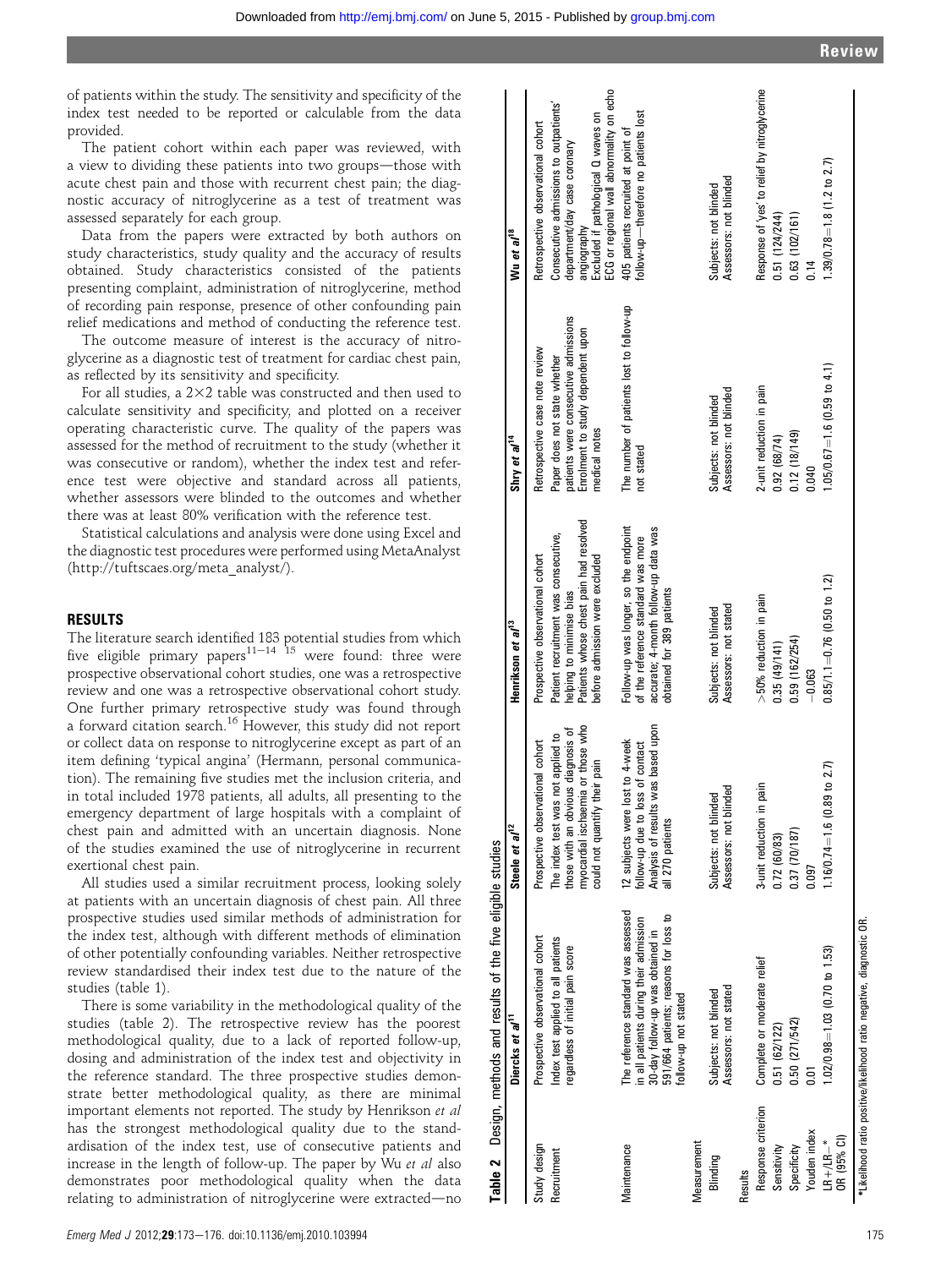

**Figure 1** Receiver operating plot for the five studies with first author names (sensitivity/specificity) shown. Uninformative tests will fall on the dashed diagonal.

mention is made of the dose or timeframe in which the test is administered, or the exact nature of the response; neither does it discuss confounding variables such as other analgesia-which may explain the increased diagnostic OR in this study.

The receiver operating plot (figure 1) shows that the 'test' was uninformative in five studies, with all studies near the 'no information' diagonal: three just above and two on the line or below. The combined sensitivity was 0.52 (95% CI 0.48 to 0.56) and combined specificity was 0.49 (95% CI 0.46 to 0.52). The diagnostic ORs (table 2) ranged from 0.76 to 1.8 with the CIs of all studies except the Wu et al study crossing the null value of 1.0. The overall diagnostic OR from the combined studies was 1.2 (95% CI 0.97 to 1.5), which is not significantly different from 1. However, there was moderate heterogeneity ( $\chi^2$ =9.7, p=0.045), which appeared mostly due to the Wu et al study.

## **DISCUSSION**

This systematic review of nitroglycerine as a diagnostic tool has demonstrated that the accuracy of this 'test of treatment'<sup>17</sup> for diagnosis is poor. Four studies showed a poor ability of GTN to accurately discriminate between those with cardiac chest pain and those with non-cardiac pain; with the paper by Wu et al reporting a slightly higher ability but in an outpatient setting. This review confirms that nitroglycerine is an unreliable diagnostic tool for patients presenting with chest pain of uncertain aetiology. The likelihood ratio for nitroglycerine as a diagnostic test is close to 1 in four of the papers, indicating that the posttest probability of a diagnosis of coronary artery disease is almost equivalent to the pre-test probability. It was increased in the paper by Wu et al, but this can be accounted for by the less accurate nature of administration and recording of response to nitroglycerine. The result was consistent across the remaining four papers, irrespective of which pain score was used. Consequently, nitroglycerine is not useful as a triage tool in the emergency room. If it is administered for pain relief, the response should not be taken as an indicator of a coronary cause.

All five studies have some flaws. First, workup bias—patients with 'positive results' are more likely to be fully assessed-is present in all studies. In a follow-up letter to Henrikson et al's study, Evans and Reilly<sup>18</sup> attempted to correct for the workup bias and suggested that sensitivity should have been 0.33 (rather than 0.35) and specificity 0.84 (rather than 0.59). However, these

corrected results would still suggest the 'test' is very weak. Second, the 'gold standard' for coronary artery disease is imperfect and the misclassification will tend to underestimate the true accuracy. Finally, these studies were all in the acute care setting, but even then, some degree of selection occurred, and hence there is still the possibility that there are subgroups of patients in the emergency setting where this 'test' may be useful. However, none of these flaws is likely to substantially change the conclusions.

These results are limited to the acute care setting, and further research in this setting is unlikely to be fruitful. The one (excluded) study which looked at history of response to nitroglycerine as part of the definition of 'typical angina' found inducible ischaemia on stress testing in 14% of patients with typical angina, 11% with atypical angina and 16% with no chest pain.<sup>15</sup> However, we found no studies relevant to the ambulatory care setting of patients presenting with recurrent exertional chest pain. Hence, research is still needed on the usefulness of sublingual nitroglycerine in recurrent chest pain. Meanwhile, practitioners and guidelines should warn against the use of nitroglycerine as a test.

Acknowledgements We wish to thank Nia Roberts for assistance with searches and the reviewers for helpful comments.

### Competing interests None.

Contributors Both authors contributed to the searches, data extraction, analysis and writing of the paper.

**Provenance and peer review** Not commissioned; externally peer reviewed.

### **REFERENCES**

- 1. **Shearer A,** Scuffham P, Mollon P. The cost of coronary artery disease in the UK. Br J Cardiol 2004;11:218-23.
- Gandhi MM, Lampe FC, Wood DA. Incidence, clinical characteristics, and short-term prognosis of angina pectoris. Br Heart J 1995;73:193-8.
- 3. **Pope JH,** Aufderheide TP, Ruthazer R, et al. Missed diagnoses of acute cardiac ischaemia in the emergency department. N Engl J Med  $2000$ ; 342:1163-70.
- 4. **Engelberg S,** Singer AJ, Moldashel J, et al. Effects of prehospital nitroglycerin on haemodynamics and chest pain intensity. Prehosp Emerg Care 2000;4:290-3.
- 5. Thompson A. Esophageal spasm: treatment and medication. *eMedicine.com* 2009.<br>6. National Institute for Health and Clinical Excellence. *Chest Pain of Becent*
- National Institute for Health and Clinical Excellence. Chest Pain of Recent Onset Assessment and Diagnosis of Recent Onset Chest Pain or Discomfort of Suspected Cardiac Origin. NICE CG95. London: National Institute for Health and Clinical Excellence, 2010.
- Goldman L, Cook EF, Brand DA, et al. A computer protocol to predict myocardial infarction in emergency department patients with chest pain. N Engl J Med  $1988:31:797 - 803$
- 8. Hess EP, Wells GA, Jaffe A, et al. A study to derive a clinical decision rule for triage of emergency department patients with chest pain: design and methodology. BMC Emerg Med 2008;8:3.
- Achar SA, Kundu S, Norcross WA. Diagnosis of acute coronary syndrome. Am Fam Physician 2005:72:119-26.
- 10. **Diamond GA**, Forrester JS. Analysis of probability as an aid in the clinical diagnosis of coronary artery disease. N Engl J Med 1979;300:1350-8.
- Diercks DB, Boghos E, Guzman H, et al. Changes in the numeric descriptive scale for pain after sublingual nitroglycerin do not predict cardiac etiology of chest pain. Ann Emerg Med 2005;45:581-5.
- 12. Steele R, McNaughton T, McConahy M, et al. Chest pain in emergency department patients: If the pain is relieved by nitroglycerin, is it more likely to be cardiac chest pain? CJEM 2006;8:164-9.
- 13. Henrikson CA, Howell EE, Bush DE, et al. Chest pain relief by nitroglycerin does not predict active coronary artery disease. Ann Intern Med 2003;139:979-86.
- 14. Shry EA, Dacus J, Van De Graaff E, et al. Usefulness of the response to sublingual nitroglycerin as a predictor of ischaemic chest pain in the emergency department. Am  $\tilde{J}$  Cardiol 2002;90:1264-6.
- 15. Wu EB, Hodson F, Chambers JB. A simple score for predicting coronary artery disease in patients with chest pain.  $\alpha$ JM 2005;98:803-11.
- 16. Hermann LK, Weingart SD, Yoon YM, et al. Comparison of frequency of inducible myocardial ischemia in patients presenting to emergency department with typical versus atypical or nonanginal chest pain. Am J Cardiol 2010;105:1561-4.
- 17. Glasziou P, Rose P, Heneghan C, et al. Diagnosis using "test of treatment". BMJ 2009;338:b1312.
- 18. Evans AT, Reilly BM. Chest pain relief by nitroglycerin. Ann Intern Med 2004;141:324, author reply 324.